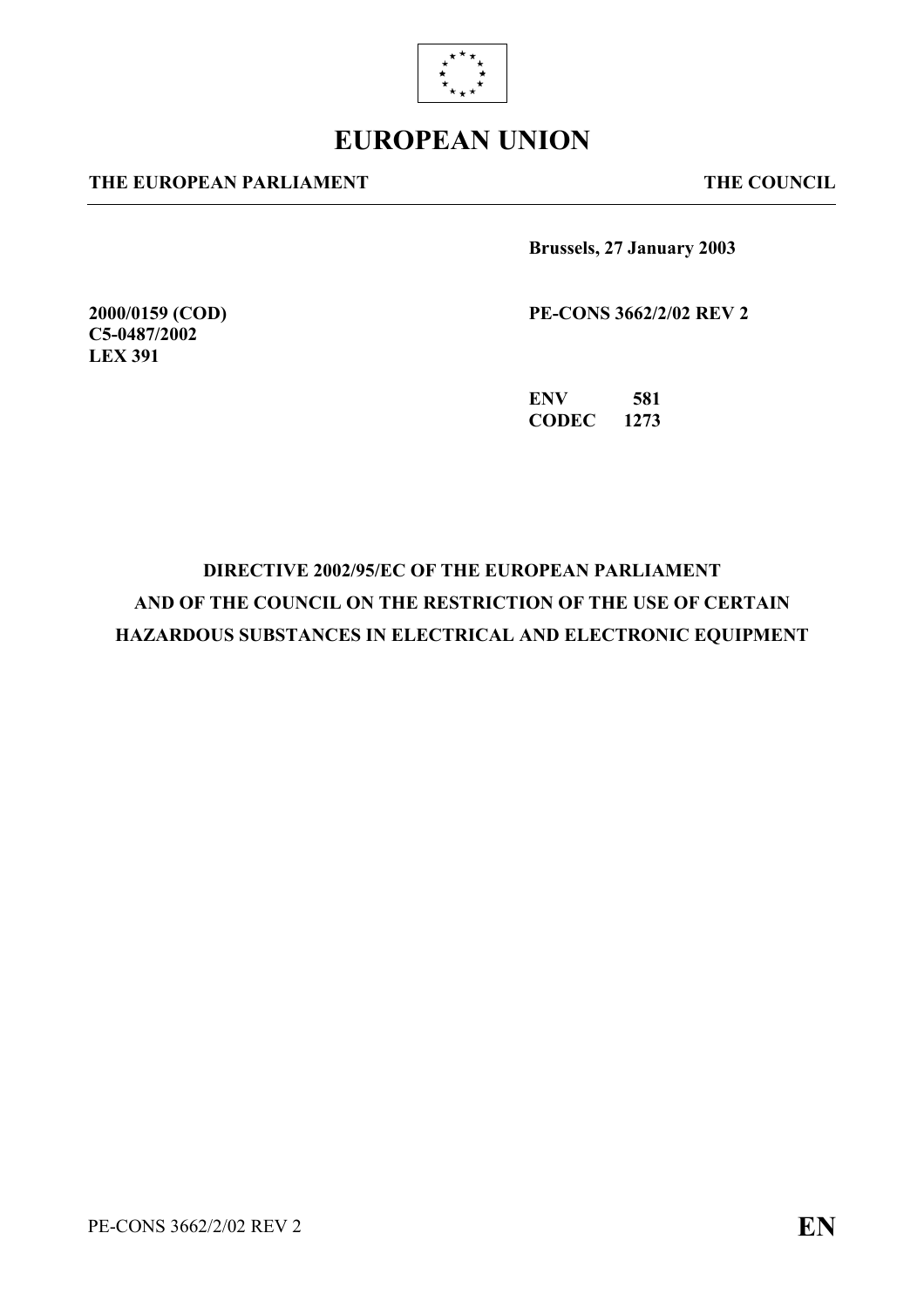#### **DIRECTIVE 2002/95/EC OF THE EUROPEAN PARLIAMENT AND OF THE COUNCIL**

#### **of 27 January 2003**

on the restriction of the use of certain hazardous substances in electrical and electronic equipment

## THE EUROPEAN PARLIAMENT AND THE COUNCIL OF THE EUROPEAN UNION,

Having regard to the Treaty establishing the European Community, and in particular Article 95 thereof,

Having regard to the proposal from the Commission **<sup>1</sup>** [,](#page-1-0)

Having regard to the opinion of the Economic and Social Committee **[2](#page-1-1)** ,

Having regard to the opinion of the Committee of Regions **[3](#page-1-2)** ,

Acting in accordance with the procedure laid down in Article 251 of the Treaty in the light of the joint text approved by the Conciliation Committee on 8 November 2002**[4](#page-1-3)** ,

<span id="page-1-0"></span> $\mathbf{1}$ <sup>1</sup> OJ C 365E, 19.12.2000, p. 195 and OJ C 240 E, 28.8.2001, p. 303.

<span id="page-1-1"></span><sup>&</sup>lt;sup>2</sup> OJ C 116, 20.4.2001, p. 38.

<span id="page-1-2"></span>**<sup>3</sup>** OJ C 148, 18.5.2001, p. 1.

<span id="page-1-3"></span>**<sup>4</sup>** Opinion of the European Parliament of 15 May 2001 (OJ C 34E, 7.2.2002, p. 109), Council Common Position of 4 December 2001 (OJ C 90E, 16.4.2002, p. 12) and Decision of the European Parliament of 10 April 2002 (not yet published in the Official Journal). Decision of the European Parliament of 18 December 2002 and Decision of the Council of 16 December 2002.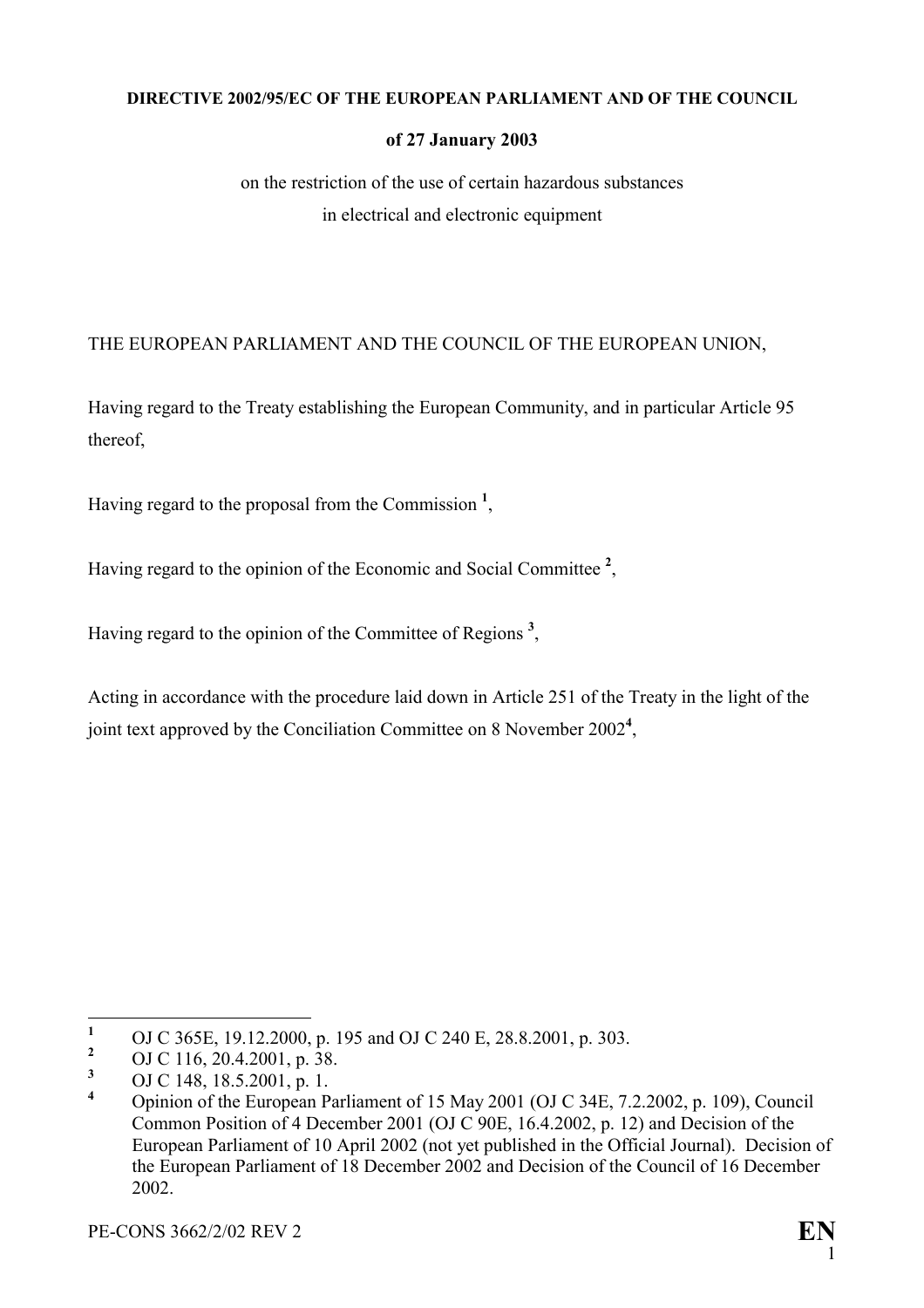#### Whereas:

- (1) The disparities between the laws or administrative measures adopted by the Member States as regards the restriction of the use of hazardous substances in electrical and electronic equipment could create barriers to trade and distort competition in the Community and may thereby have a direct impact on the establishment and functioning of the internal market. It therefore appears necessary to approximate the laws of the Member States in this field and to contribute to the protection of human health and the environmentally sound recovery and disposal of waste electrical and electronic equipment.
- (2) The European Council at its meeting in Nice on 7, 8 and 9 December 2000 endorsed the Council Resolution of 4 December 2000 on the precautionary principle.
- (3) The Commission Communication of 30 July 1996 on the review of the Community strategy for waste management stresses the need to reduce the content of hazardous substances in waste and points out the potential benefits of Community-wide rules limiting the presence of such substances in products and in production processes.
- (4) The Council Resolution of 25 January 1988 on a Community action programme to combat environmental pollution by cadmium **[1](#page-2-0)** invites the Commission to pursue without delay the development of specific measures for such a programme. Human health also has to be protected and an overall strategy that in particular restricts the use of cadmium and stimulates research into substitutes should therefore be implemented. The Resolution stresses that the use of cadmium should be limited to cases where suitable and safer alternatives do not exist.

<span id="page-2-0"></span> $\mathbf{1}$ **<sup>1</sup>** OJ C 30, 4.2.1988, p. 1.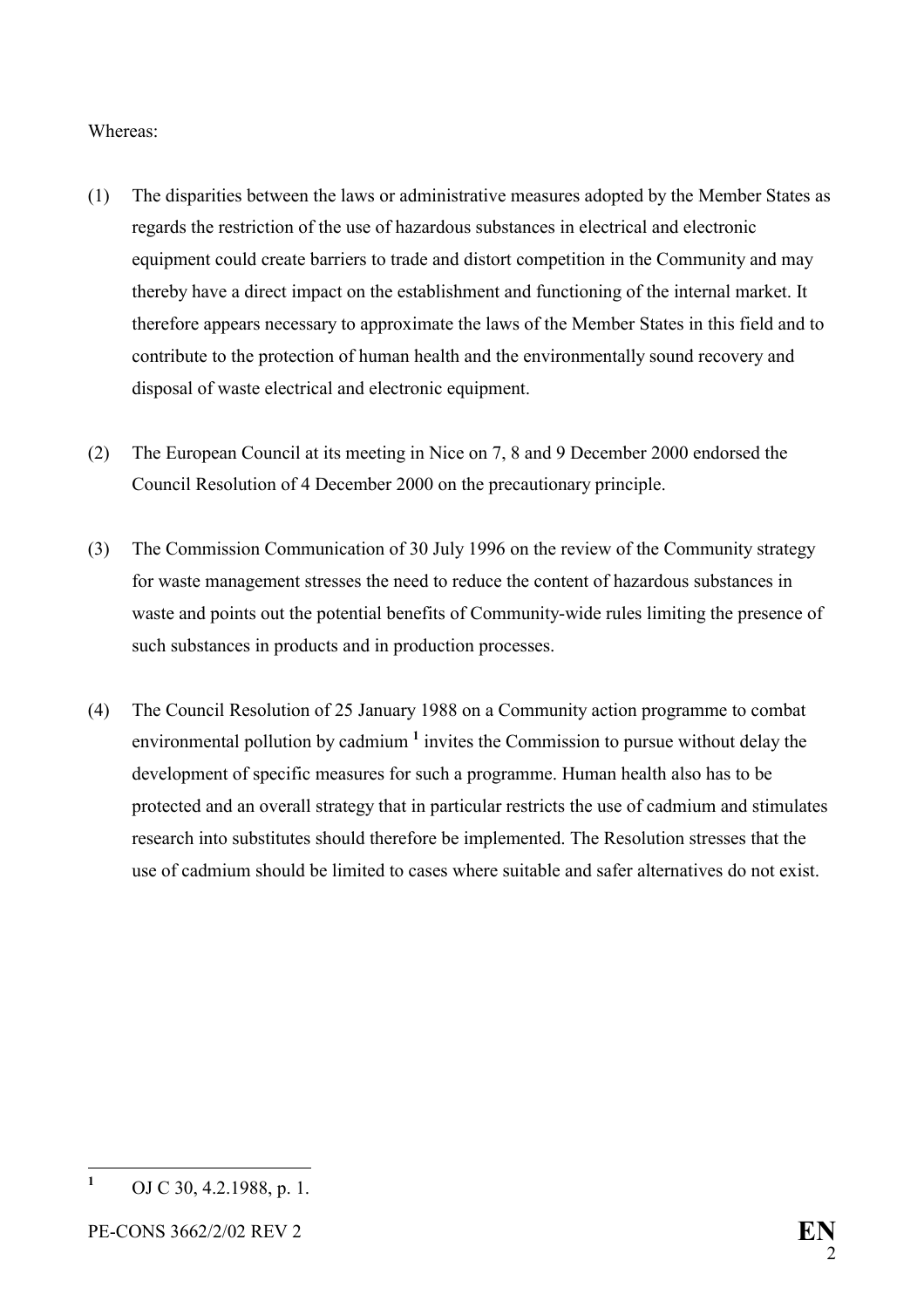- (5) The available evidence indicates that measures on the collection, treatment, recycling and disposal of waste electrical and electronic equipment (WEEE) as set out in Directive 2002/ / *EC* of ... of the European Parliament and of the Council on waste electrical and electronic equipment <sup>[1](#page-3-0)</sup> are necessary to reduce the waste management problems linked to the heavy metals concerned and the flame retardants concerned. In spite of those measures, however, significant parts of WEEE will continue to be found in the current disposal routes. Even if WEEE were collected separately and submitted to recycling processes, its content of mercury, cadmium, lead, chromium VI, PBB and PBDE would be likely to pose risks to health or the environment.
- (6) Taking into account technical and economic feasibility, the most effective way of ensuring the significant reduction of risks to health and the environment relating to those substances which can achieve the chosen level of protection in the Community is the substitution of those substances in electrical and electronic equipment by safe or safer materials. Restricting the use of these hazardous substances is likely to enhance the possibilities and economic profitability of recycling of WEEE and decrease the negative health impact on workers in recycling plants.
- (7) The substances covered by this Directive are scientifically well researched and evaluated and have been subject to different measures both at Community and at national level.

<span id="page-3-0"></span> **1** OJ L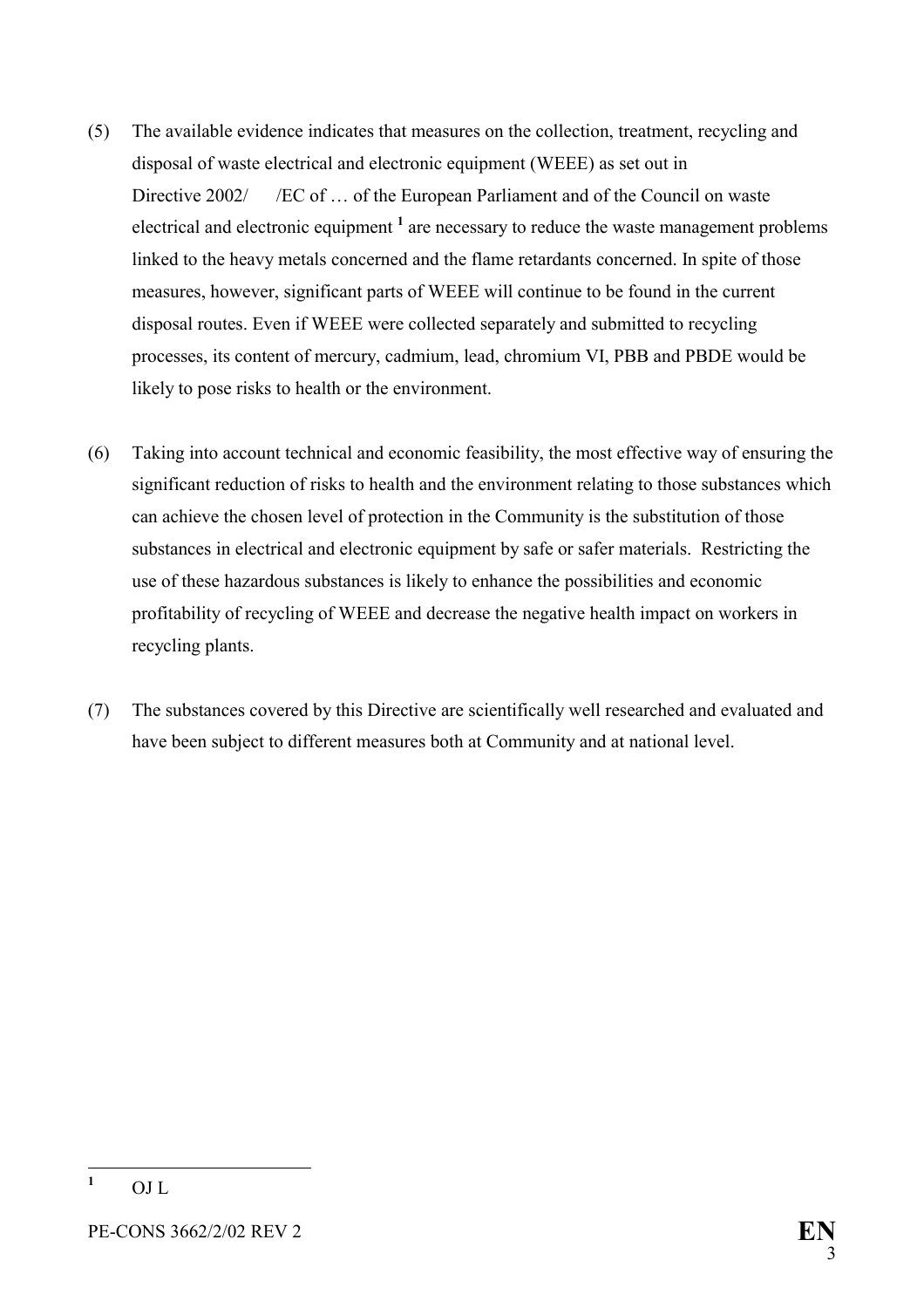- (8) The measures provided for in this Directive take into account existing international guidelines and recommendations and are based on an assessment of available scientific and technical information. The measures are necessary to achieve the chosen level of protection of human and animal health and the environment, having regard to the risks which the absence of measures would be likely to create in the Community. The measures should be kept under review and, if necessary, adjusted to take account of available technical and scientific information.
- (9) This Directive should apply without prejudice to Community legislation on safety and health requirements and specific Community waste management legislation, in particular Council Directive 91/157/EEC of 18 March 1991 on batteries and accumulators containing certain dangerous substances **[1](#page-4-0)** .
- (10) The technical development of electrical and electronic equipment without heavy metals, PBDE and PBB should be taken into account. As soon as scientific evidence is available and taking into account the precautionary principle, the prohibition of other hazardous substances and their substitution by more environmentally friendly alternatives which ensure at least the same level of protection of consumers should be examined.
- (11) Exemptions from the substitution requirement should be permitted if substitution is not possible from the scientific and technical point of view or if the negative environmental or health impacts caused by substitution are likely to outweigh the human and environmental benefits of the substitution. Substitution of the hazardous substances in electrical and electronic equipment should also be carried out in a way so as to be compatible with the health and safety of users of electrical and electronic equipment (EEE).

<span id="page-4-0"></span> $\mathbf{1}$ **<sup>1</sup>** OJ L 78, 26.3.1991, p. 38. Directive as amended by Commission Directive 98/101/EC (OJ L 1, 5.1.1999, p. 1).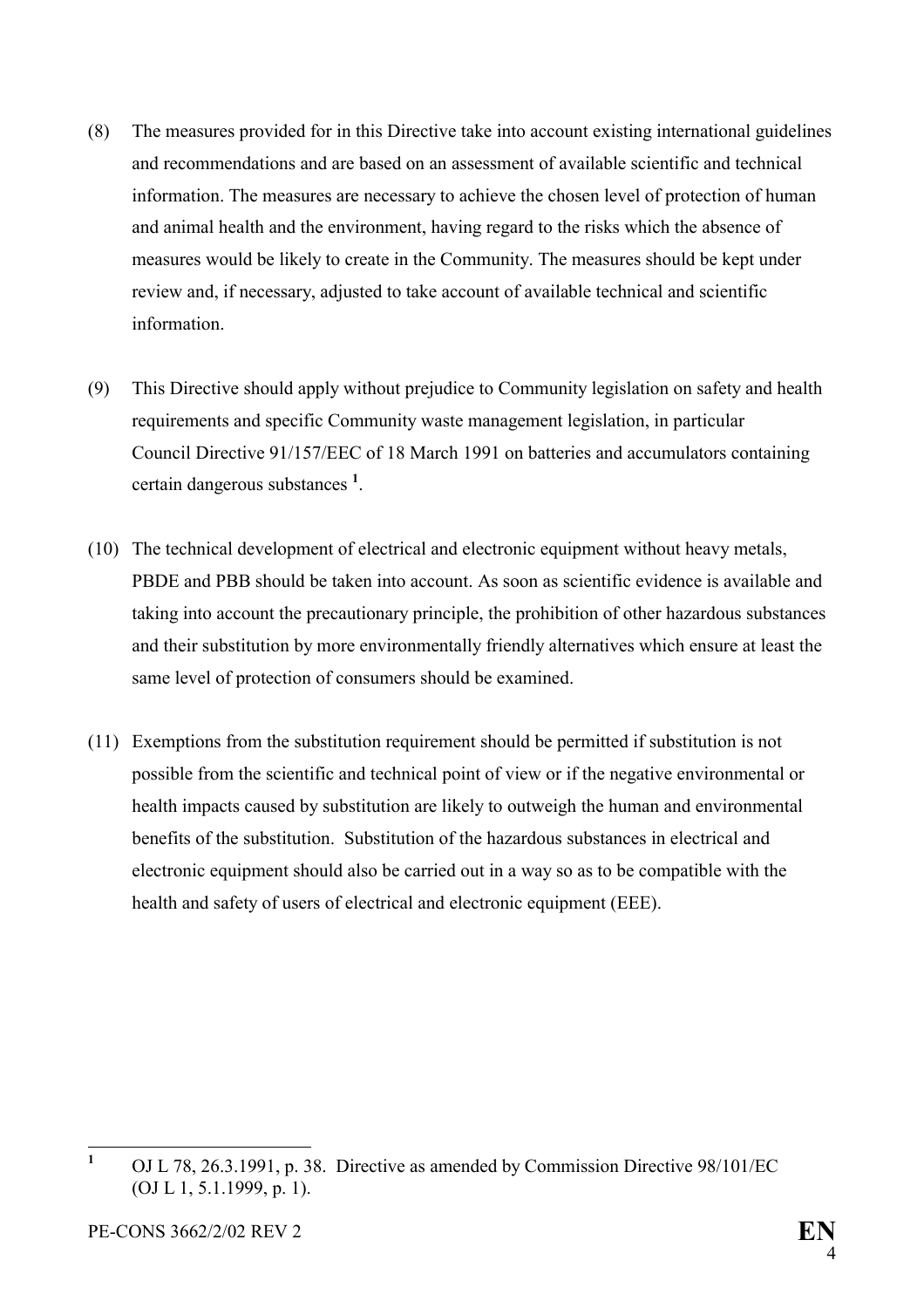- (12) As product re-use, refurbishment and extension of lifetime are beneficial, spare parts need to be available.
- (13) The adaptation to scientific and technical progress of the exemptions from the requirements concerning phasing out and prohibition of hazardous substances should be effected by the Commission under a committee procedure.
- (14) The measures necessary for the implementation of this Directive should be adopted in accordance with Council Decision 1999/468/EC of 28 June 1999 laying down the procedures for the exercise of implementing powers conferred on the Commission **[1](#page-5-0)** ,

# HAVE ADOPTED THIS DIRECTIVE:

# Article 1

## **Objectives**

The purpose of this Directive is to approximate the laws of the Member States on the restrictions of the use of hazardous substances in electrical and electronic equipment and to contribute to the protection of human health and the environmentally sound recovery and disposal of waste electrical and electronic equipment.

# Article 2

#### Scope

1. Without prejudice to Article 6, this Directive shall apply to electrical and electronic equipment falling under the categories 1, 2, 3, 4, 5, 6, 7 and 10 set out in Annex I A to Directive No 2002/ /EC (WEEE) and to electric light bulbs, and luminaires in households.

<span id="page-5-0"></span> $\mathbf{1}$ **<sup>1</sup>** OJ L 184, 17.7.1999, p. 23.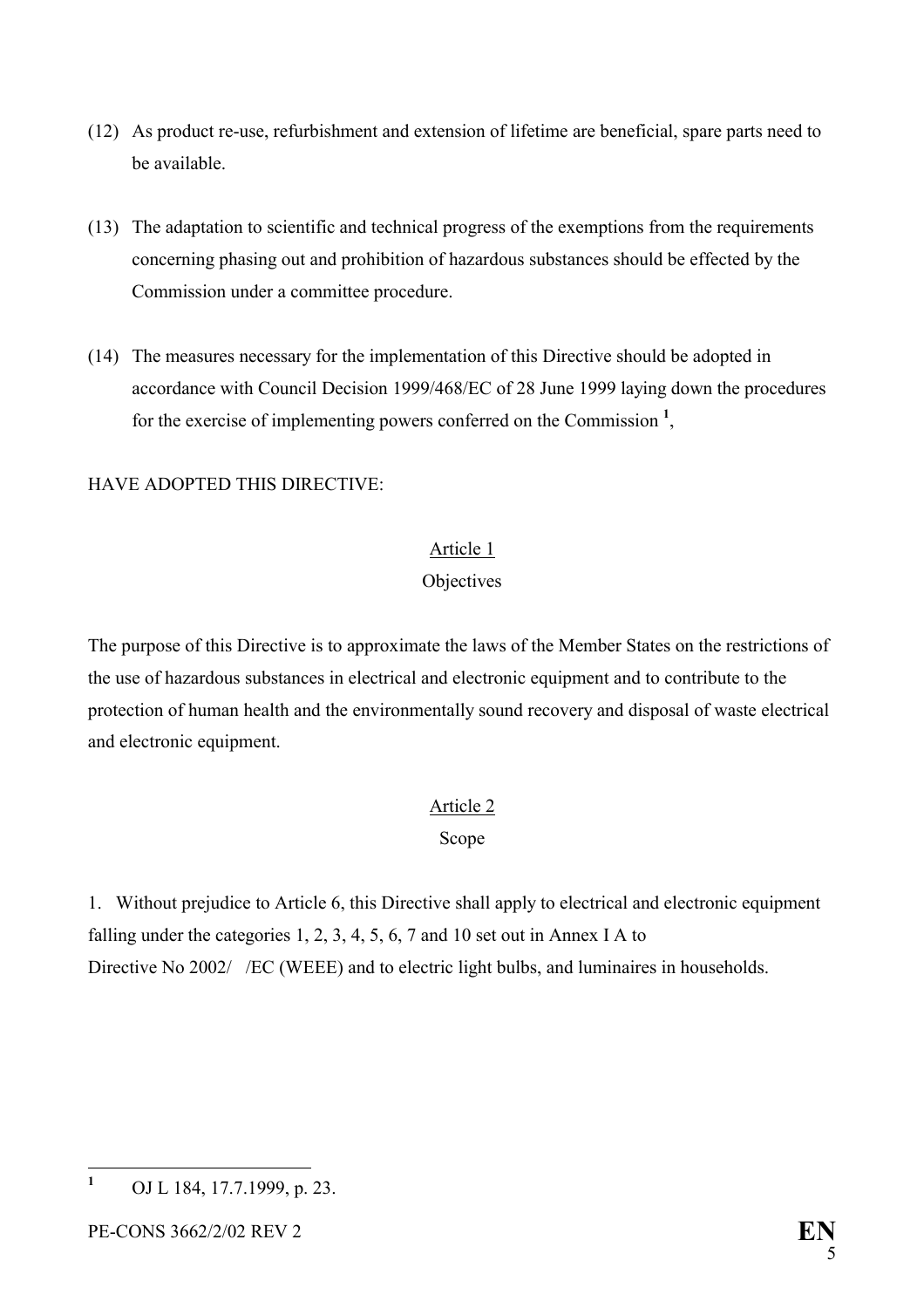2. This Directive shall apply without prejudice to Community legislation on safety and health requirements and specific Community waste management legislation.

3. This Directive does not apply to spare parts for the repair, or to the re-use, of electrical and electronic equipment put on the market before 1 July 2006 .

# Article 3

# **Definitions**

For the purposes of this Directive, the following definitions shall apply:

- (a) "electrical and electronic equipment" or "EEE" means equipment which is dependent on electric currents or electromagnetic fields in order to work properly and equipment for the generation, transfer and measurement of such currents and fields falling under the categories set out in Annex IA to Directive 2002/ /EC (WEEE) and designed for use with a voltage rating not exceeding 1000 Volt for alternating current and 1500 Volt for direct current;
- (b) "producer" means any person who, irrespective of the selling technique used, including by means of distance communication according to Directive 97/7/EC of the European Parliament and of the Council of 20 May 1997 on the protection of consumers in respect of distance contracts **<sup>1</sup>** [:](#page-6-0)
	- (i) manufactures and sells electrical and electronic equipment under his own brand,

<span id="page-6-0"></span> **1** OJ L 144, 4.6.1997, p. 19. Directive as amended by Directive 2002/65/EC (L 271, 9.10.2002, p. 16).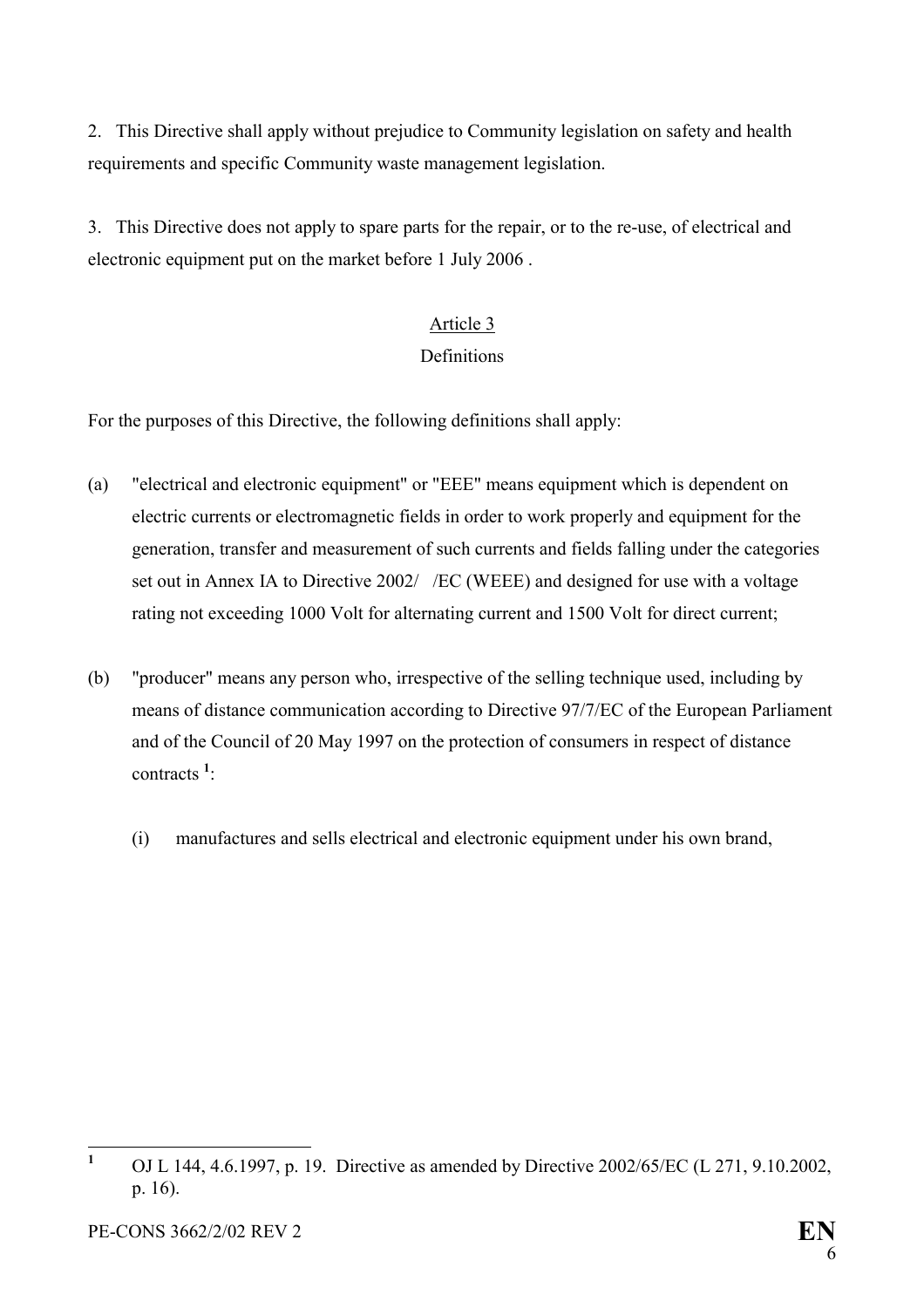- (ii) resells under his own brand equipment produced by other suppliers, a reseller not being regarded as the "producer" if the brand of the producer appears on the equipment, as provided for in sub-point (i), or
- (iii) imports or exports electrical and electronic equipment on a professional basis into a Member State.

Whoever exclusively provides financing under or pursuant to any finance agreement shall not be deemed a "producer" unless he also acts as a producer within the meaning of sub-points (i) to (iii)*.* 

# Article 4

# Prevention

1. Member States shall ensure that, from 1 July 2006, new electrical and electronic equipment put on the market does not contain lead, mercury, cadmium, hexavalent chromium, polybrominated biphenyls (PBB) or polybrominated diphenyl ethers (PBDE). National measures restricting or prohibiting the use of these substances in electrical and electronic equipment which were adopted in line with Community legislation before the adoption of this Directive may be maintained until 1 July 2006.

2. Paragraph 1 shall not apply to the applications listed in the Annex.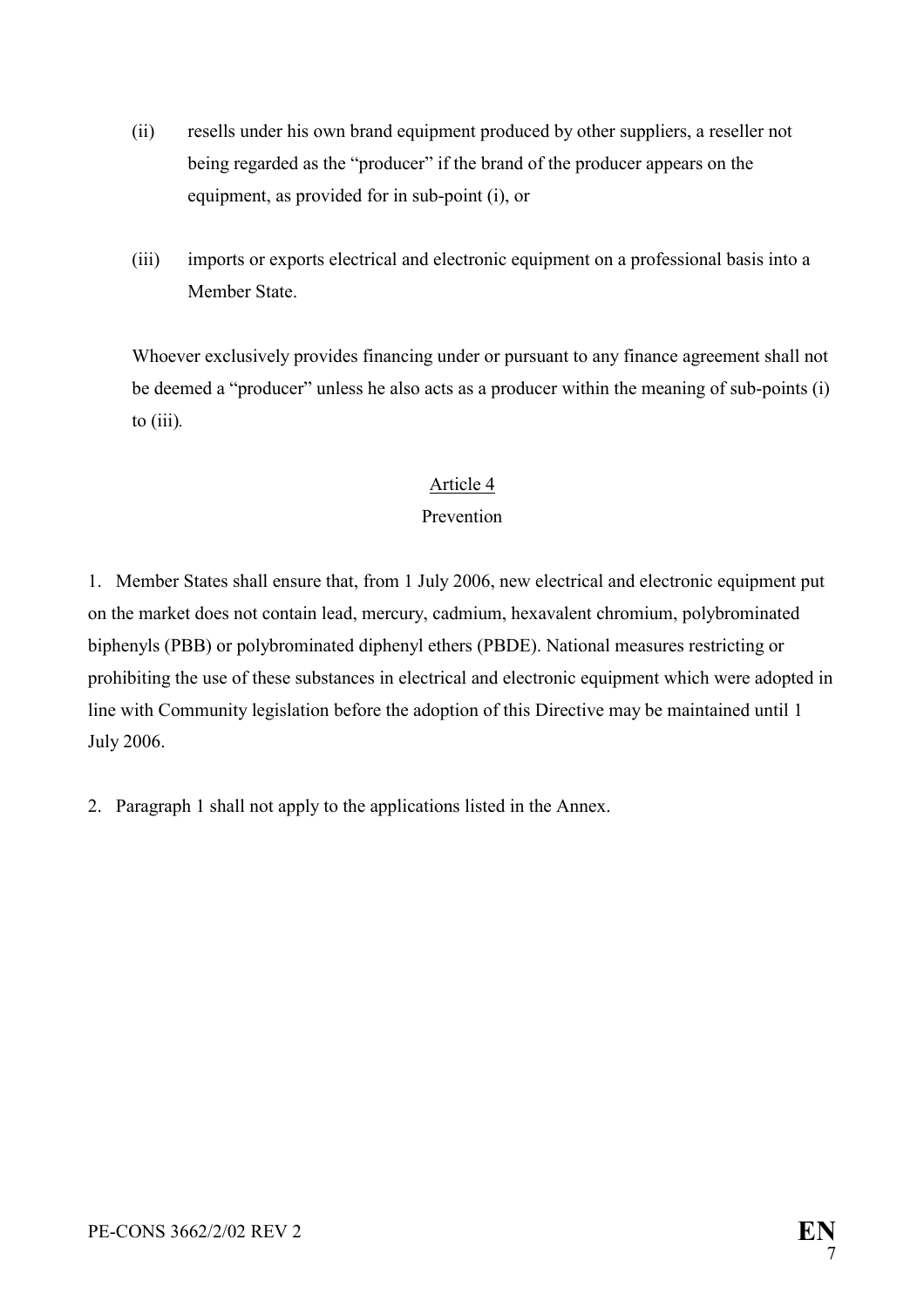3. On the basis of a proposal from the Commission, the European Parliament and the Council shall decide, as soon as scientific evidence is available, and in accordance with the principles on chemicals policy as laid down in the  $6<sup>th</sup>$  Environment Action Programme, on the prohibition of other hazardous substances and the substitution thereof by more environment-friendly alternatives which ensure at least the same level of protection for consumers.

#### Article 5

Adaptation to scientific and technical progress

1. Any amendments which are necessary in order to adapt the Annex to scientific and technical progress for the following purposes shall be adopted in accordance with the procedure referred to in Article 7(2):

- (a) establishing, as necessary, maximum concentration values up to which the presence of the substances referred to in Article 4(1) in specific materials and components of electrical and electronic equipment shall be tolerated;
- (b) exempting materials and components of electrical and electronic equipment from Article 4(1) if their elimination or substitution via design changes or materials and components which do not require any of the materials or substances referred to therein is technically or scientifically impracticable, or where the negative environmental, health and/or consumer safety impacts caused by substitution are likely to outweigh the environmental, health and/or consumer safety benefits thereof;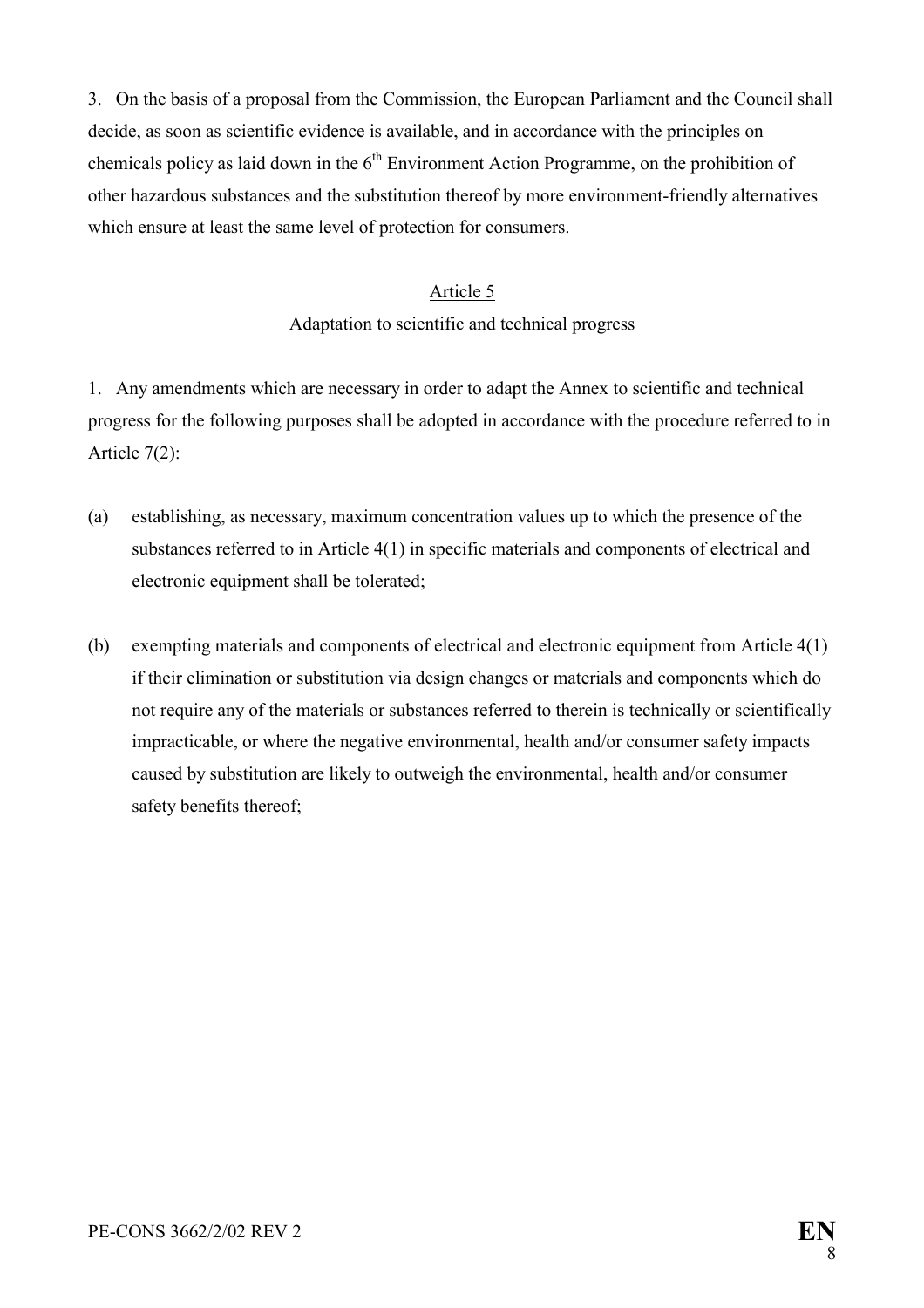(c) carrying out a review of each exemption in the Annex at least every four years or four years after an item is added to the list with the aim of considering deletion of materials and components of electrical and electronic equipment from the Annex if their elimination or substitution via design changes or materials and components which do not require any of the materials or substances referred to in Article 4(1) is technically or scientifically possible, provided that the negative environmental, health and/or consumer safety impacts caused by substitution do not outweigh the possible environmental, health and/or consumer safety benefits thereof.

2. Before the Annex is amended pursuant to paragraph 1, the Commission shall inter alia consult producers of electrical and electronic equipment, recyclers, treatment operators, environmental organisations and employee and consumer associations. Comments shall be forwarded to the Committee referred to in Article 7(1). The Commission shall provide an account of the information it receives.

# Article 6

# Review

Before , the Commission shall review the measures provided for in this Directive to take into account, as necessary, new scientific evidence.

In particular the Commission shall by that date present proposals for including in the scope of this Directive equipment which falls under categories 8 and 9 set out in Annex IA to Directive 2002/ /EC (WEEE).

 $\overline{a}$ 

<span id="page-9-0"></span><sup>\*</sup> Two years after the entry into force of this Directive.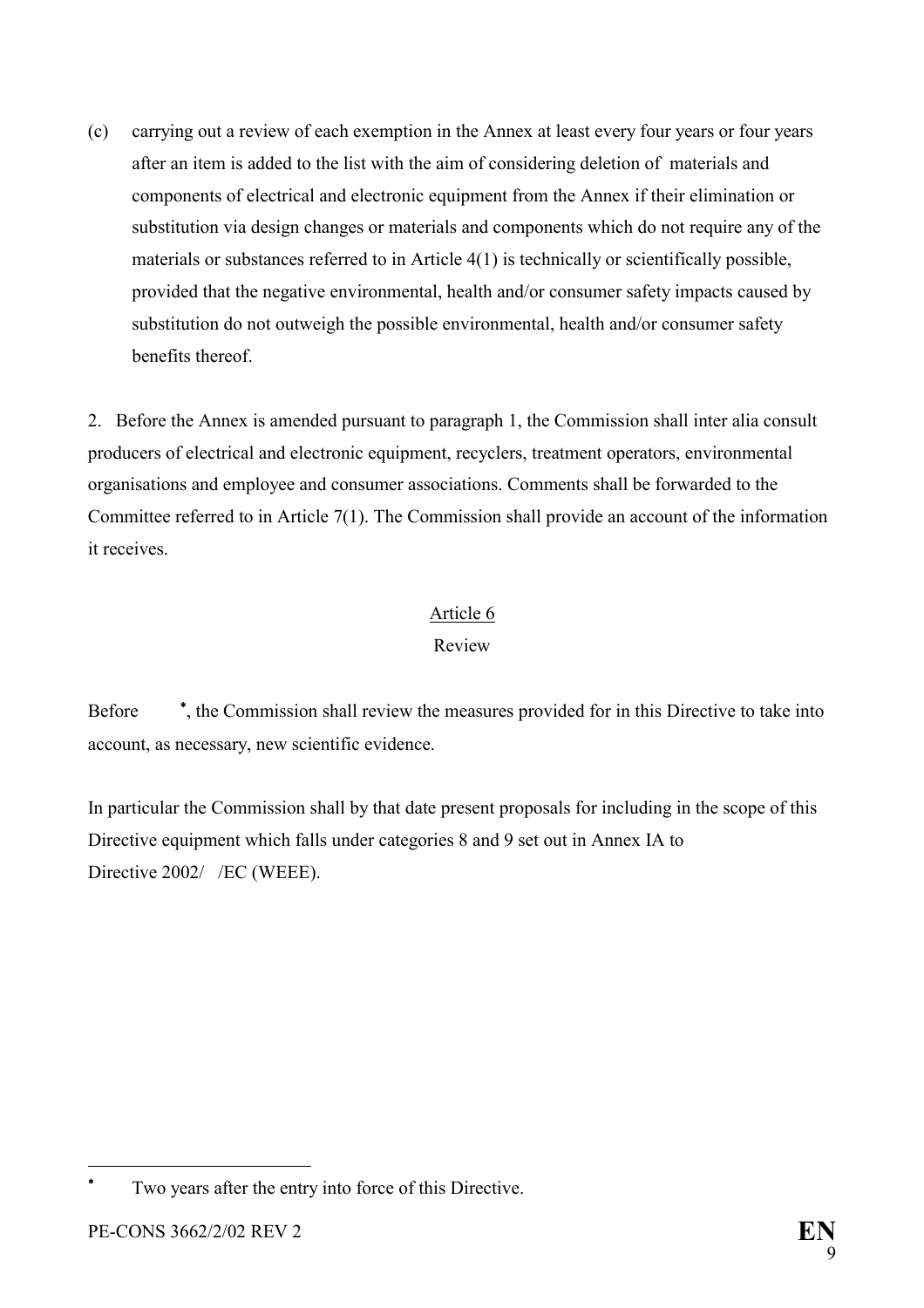The Commission shall also study the need to adapt the list of substances of Article 4(1), on the basis of scientific facts and taking the precautionary principle into account, and present proposals to the European Parliament and Council for such adaptations, if appropriate.

Particular attention shall be paid during the review to the impact on the environment and on human health of other hazardous substances and materials used in electrical and electronic equipment. The Commission shall examine the feasibility of replacing such substances and materials and shall present proposals to the European Parliament and to the Council in order to extend the scope of Article 4, as appropriate.

# Article 7

# Committee

1. The Commission shall be assisted by the Committee set up by Article 18 of Council Directive 75/442/EEC **[1](#page-10-0)** .

2. Where reference is made to this paragraph, Articles 5 and 7 of Decision 1999/468/EC shall apply, having regard to Article 8 thereof.

The period provided for in Article 5(6) of Decision 1999/468/EC shall be set at three months.

3. The Committee shall adopt its rules of procedure.

<span id="page-10-0"></span> **1** OJ L 194, 25.7.1975, p. 39.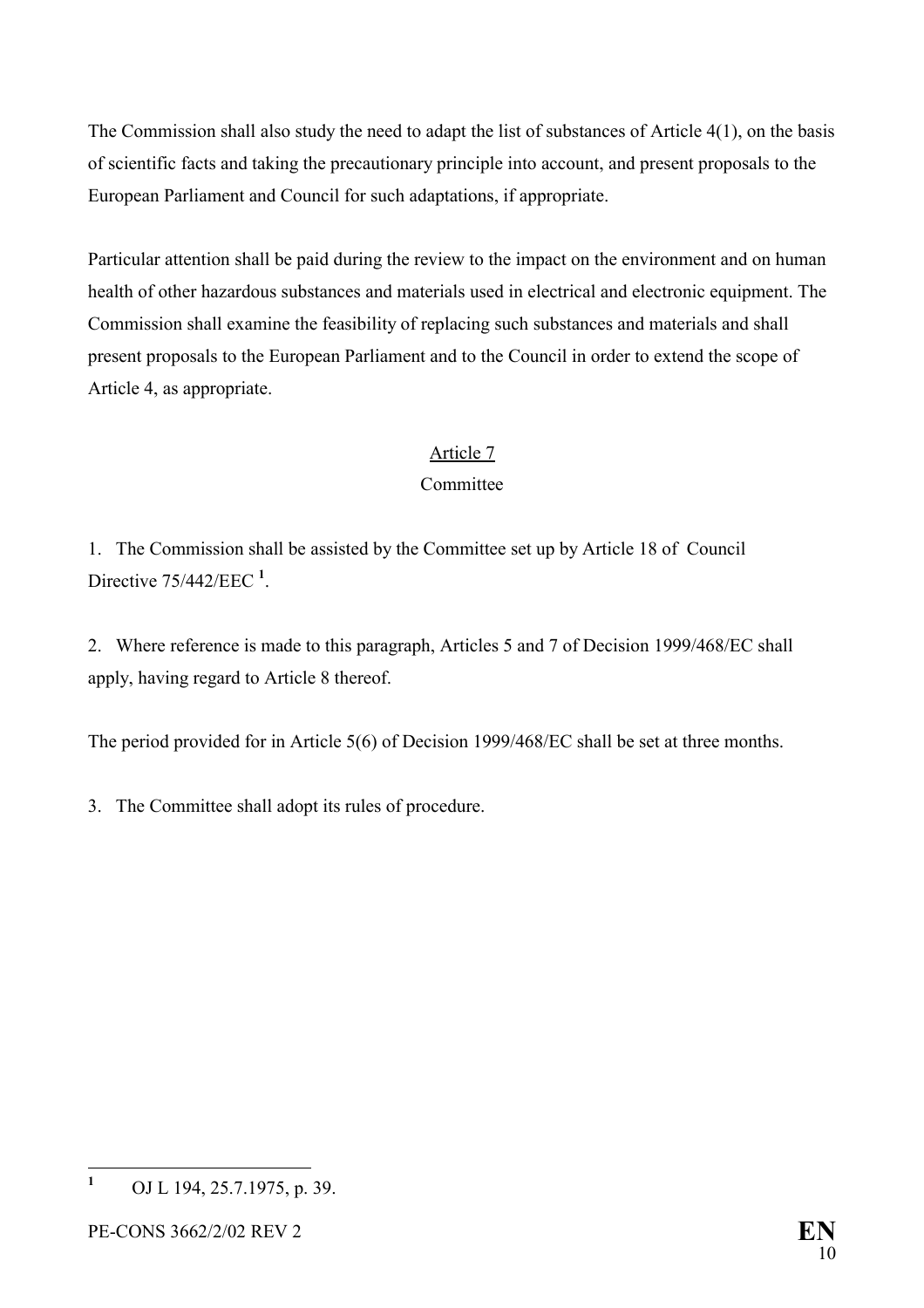# Article 8

## Penalties

Member States shall determine penalties applicable to breaches of the national provisions adopted pursuant to this Directive. The penalties thus provided for shall be effective, proportionate and dissuasive.

# Article 9

# Transposition

1. Member States shall bring into force the laws, regulations and administrative provisions necessary to comply with this Directive before  $\overline{\phantom{a}}$ [.](#page-11-0) They shall immediately inform the Commission thereof.

When Member States adopt those measures, they shall contain a reference to this Directive or be accompanied by such a reference on the occasion of their official publication. The methods of making such a reference shall be laid down by the Member States.

2. Member States shall communicate to the Commission the text of all laws, regulations and administrative provisions adopted in the field covered by this Directive.

 $\overline{a}$ 

<span id="page-11-0"></span><sup>\*</sup> 18 months after the entry into force of this Directive.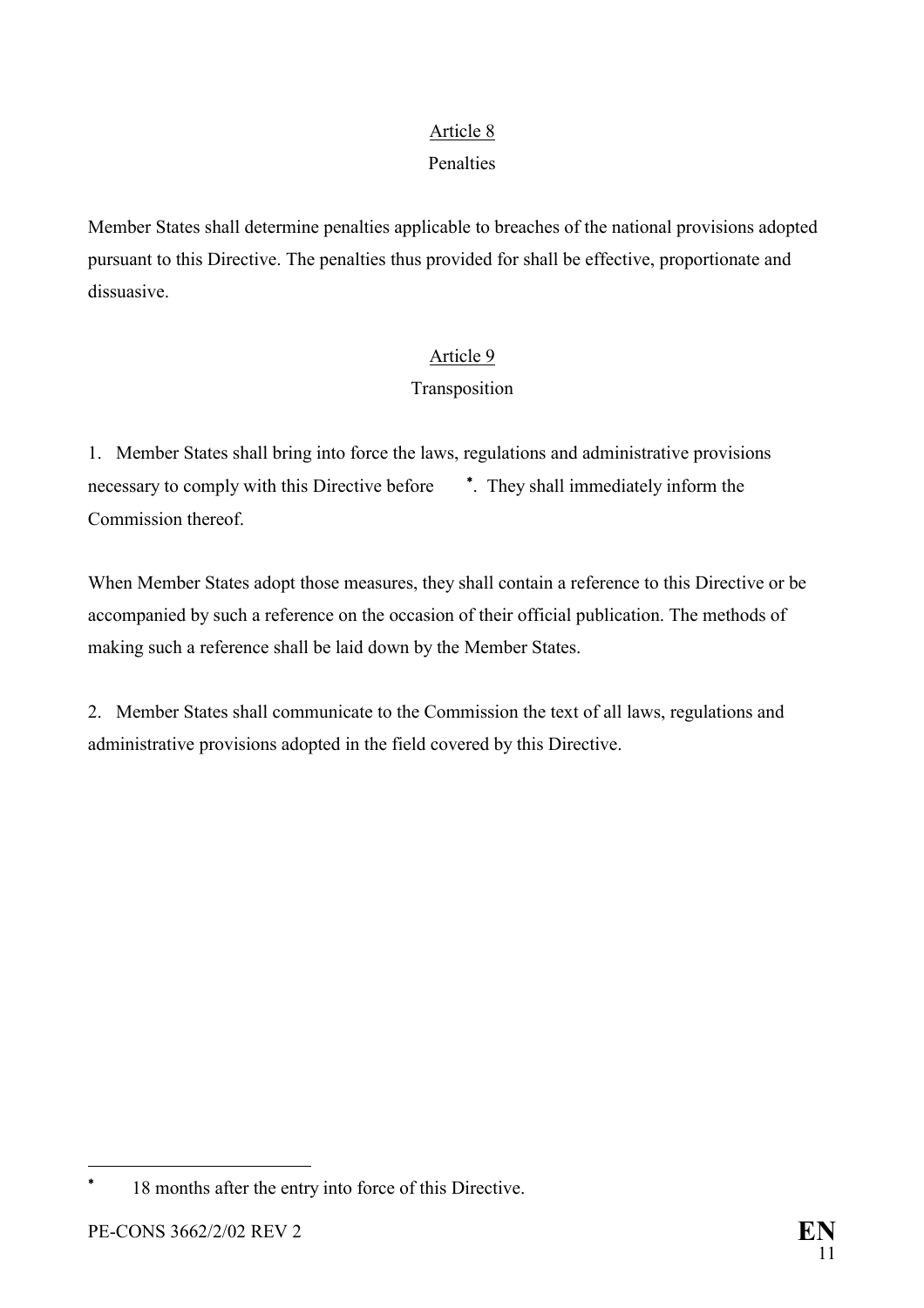## Article 10

#### Entry into force

This Directive shall enter into force on the day of its publication in the Official Journal of the European Communities.

l

# Article 11

## Addressees

This Directive is addressed to the Member States.

Done at Brussels,

For the European Parliament For the Council The President The President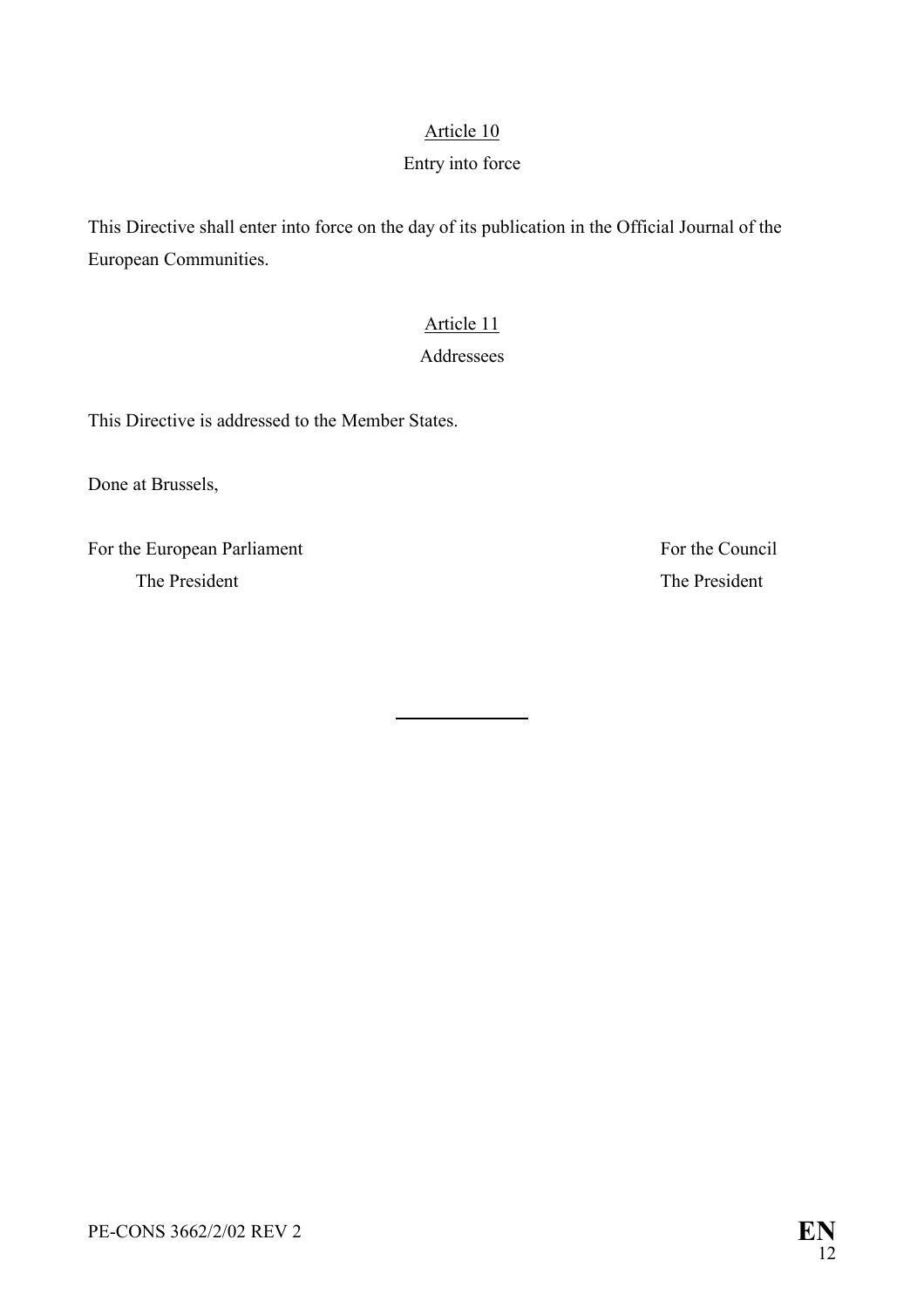Applications of lead, mercury, cadmium and hexavalent chromium, which are exempted from the requirements of Article 4(1)

- 1. Mercury in compact fluorescent lamps not exceeding 5 mg per lamp.
- 2. Mercury in straight fluorescent lamps for general purposes not exceeding.

| halophosphate                     | $10 \text{ mg}$ |
|-----------------------------------|-----------------|
| triphosphate with normal lifetime | $5 \text{ mg}$  |
| triphosphate with long lifetime   | $8 \text{ mg}$  |

- 3 Mercury in straight fluorescent lamps for special purposes.
- 4 Mercury in other lamps not specifically mentioned in this Annex.
- 5. Lead in glass of cathode ray tubes, electronic components and fluorescent tubes.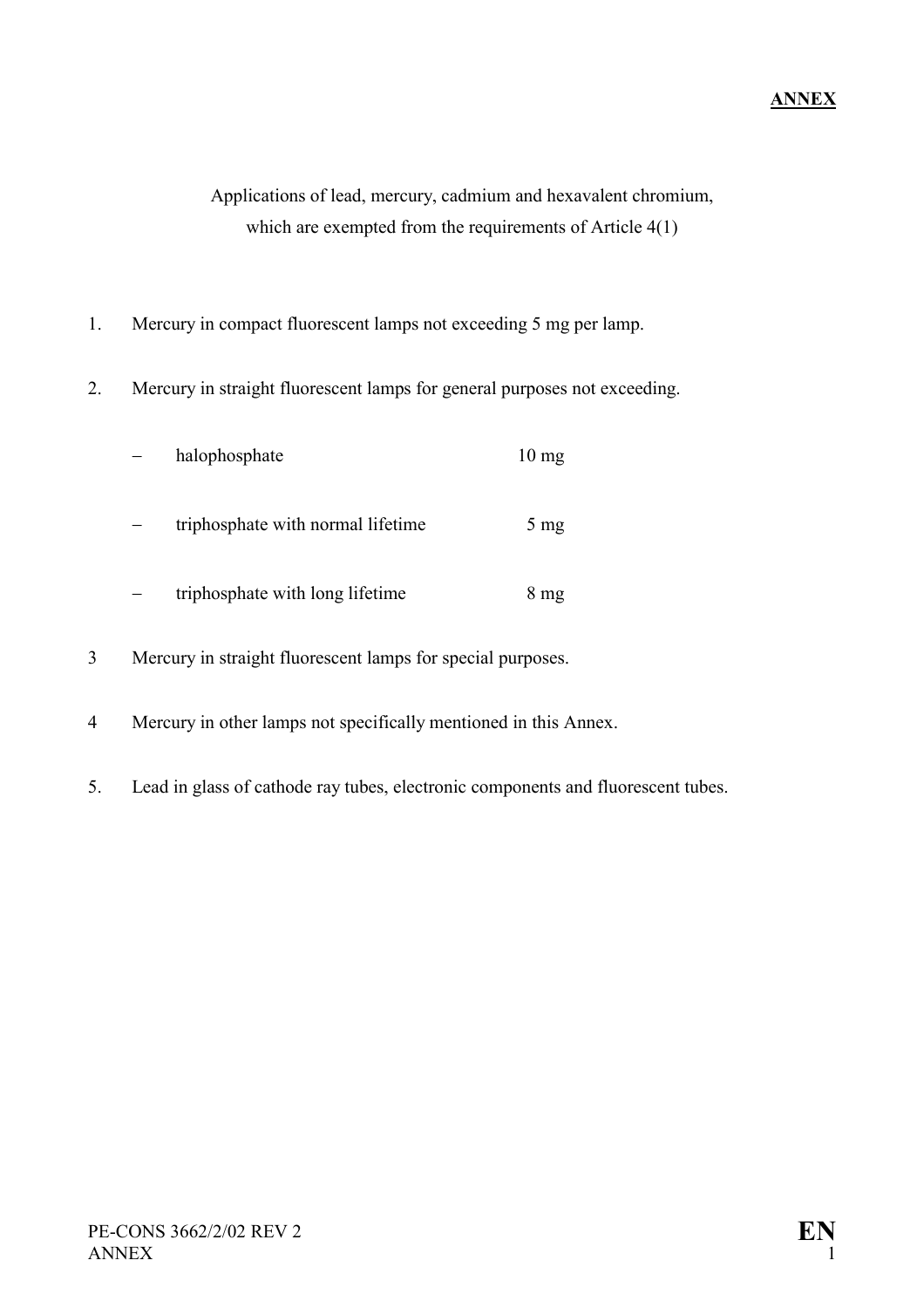- 6. Lead as an alloying element in steel containing up to 0,35% lead by weight, aluminium containing up to 0,4% lead by weight and as a copper alloy containing up to 4% lead by weight.
- 7. Lead in high melting temperature type solders (i.e. tin-lead solder alloys containing more than 85% lead),
	- Lead in solders for servers, storage and storage array systems (exemption granted until 2010),
	- Lead in solders for network infrastructure equipment for switching, signalling, transmission as well as network management for telecommunication,
	- Lead in electronic ceramic parts (e.g. piezoelectronic devices).
- 8. Cadmium plating except for applications banned under Directive 9[1](#page-14-0)/338/EEC<sup>1</sup> amending Directive 76/769/EEC<sup>[2](#page-14-1)</sup> relating to restrictions on the marketing and use of certain dangerous substances and preparations
- 9. Hexavalent chromium as an anti-corrosion of the carbon steel cooling system in absorption refrigerators.

<span id="page-14-0"></span> **1** OJ L 186, 12.7.1991, p. 59.

<span id="page-14-1"></span>**<sup>2</sup>** OJ L 262, 27.9.1976, p. 201.